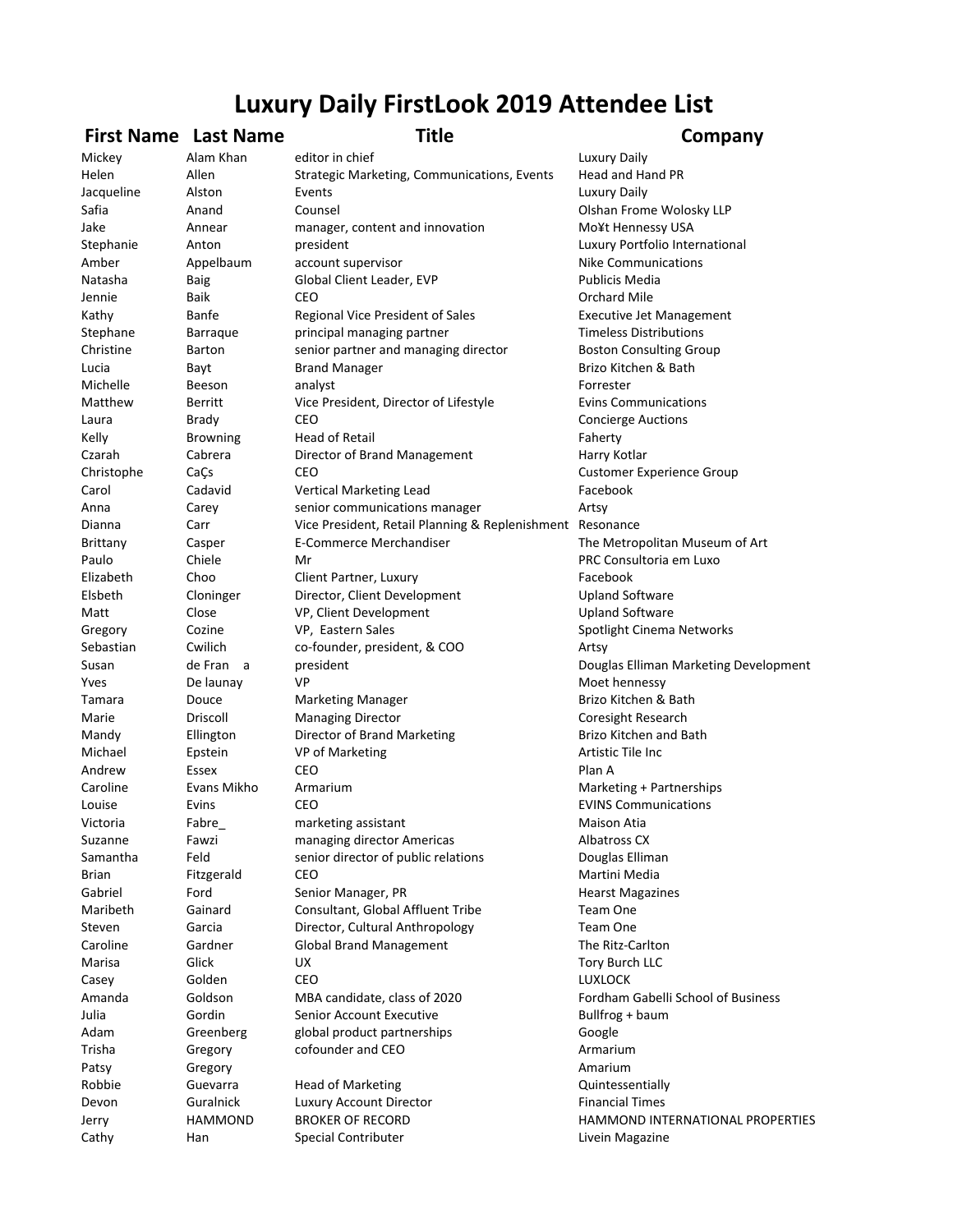| Victoria       | Harman          | MBA candidate, class of 2020                                               | Columbia Business School       |
|----------------|-----------------|----------------------------------------------------------------------------|--------------------------------|
| James          | Hathaway        | international director                                                     | L.K. Bennett                   |
| Nohelli        | Hernandez       | Sr. Analyst, Strategy & Consumer Insights                                  | Tapestry                       |
| Zara           | Hoffman         | Director of Strategic Partnerships                                         | <b>Jing Daily</b>              |
| Danielle       | Hosker          | CCO                                                                        | Mason Hosker                   |
| Chaz           | Howard          | Media Campaign Manager                                                     | Sotheby's International Realty |
| Sally          | Hurley          | CEO                                                                        | <b>VIPdesk Connect</b>         |
| Mitzi          | Inglis          | <b>Public Relations and Marketing Manager</b>                              | Joseph Phelps Vineyards        |
| <b>Brielle</b> | Jaekle          | staff reporter                                                             | <b>Luxury Daily</b>            |
| Leila          | Jalai           | Vice President, Retail Planning & Replenishment The Estee Lauder Companies |                                |
| Sarah          | Jones           | lead reporter                                                              | Luxury Daily                   |
| Sandra         | Jordan          | CEO of the Americas                                                        | Lladro                         |
| Asmara         | Kapur           | Research Intern                                                            | Coresight Research             |
|                | Kauffman        |                                                                            | MSL                            |
| Kim            |                 | Senior Account Supervisor                                                  |                                |
| Elena          | Kay             | Director of Luxury                                                         | Artsy                          |
| Nattiya        |                 | King Stewart Lenav General Manager                                         | David Yurman                   |
| Cormac         | Kinney          | CEO and Founder                                                            | Flont                          |
| Lisa           | Koenigsberg     | founder                                                                    | Initiatives in Art and Culture |
| Vincent        | <b>Krsulich</b> | executive vice president, managing director                                | Martini Media                  |
| Nina           | Lawrence        | chief revenue officer, content                                             | Artsy                          |
| Catherine      | Leitner         | Director of Global Brand Marketing                                         | St. Regis                      |
| Deborah        | Lesser          | <b>Account Executive</b>                                                   | AgilOne                        |
| Jennifer       | Levene Bruno    | vice president/publisher and chief revenue office Town & Country           |                                |
| Irina          | Levin           | Account Director, East                                                     | Martini Media                  |
| Greg           | Licciardi       | chief revenue officer for North America                                    | <b>Elite Traveler</b>          |
| Nonpnarit      | Lieopanich      | <b>Managing Director</b>                                                   | Z Communications               |
| Douglas        | Logan           | President                                                                  | Modern Majesty                 |
| Liliana        | Logares         | Sr Marketing Manager                                                       | <b>American Express</b>        |
| Rena           | Lourie          | Events                                                                     | Luxury Daily                   |
| <b>Brooke</b>  | Magnaghi        | creative director                                                          | Flont                          |
| Jennifer       | Malchiodi       | <b>Strategic Director</b>                                                  | Philosophy Communication       |
| Sandra         | Mauriello       |                                                                            |                                |
|                |                 | Executive Director, Luxury Partnerships                                    | The Hollywood Reporter         |
| Candida        | McCollam        | founder                                                                    | Localspeak                     |
| Mallory        | Mooser          | Manager, Strategy & Consumer Insights                                      | Tapestry                       |
| Chandler       | Mount           | <b>Vice President</b>                                                      | YouGov                         |
| Patrick        | Murray          | Dir of Marketing & Sales Operations                                        | Martini Media                  |
| Wei            | Ng              | Principal                                                                  | This is Wei                    |
| Jeff           | Nicholson       | Senior Account Executive, East                                             | Martini Media                  |
| Joel           | Novak           | Consultant                                                                 | <b>Luxury Daily</b>            |
| Lauren         | O'Meara         | drector of finance and operations                                          | Maison Atia                    |
| Zeynep         | Onaran          | Luxury Account Executive                                                   | <b>Financial Times</b>         |
| Esther         | Ottensoser      | <b>Retail Specialist</b>                                                   | RELATED COMPANIES              |
| Yiling         | Pan             | senior editor                                                              | <b>Jing Daily</b>              |
| Olga           | Pancenko        | chief operating officer                                                    | <b>Perrin Paris</b>            |
| Chris          | Paradysz        | CEO and cofounder                                                          | <b>PMX Agency</b>              |
| Danny          | Parisi          | <b>Fashion Reporter</b>                                                    | Glossy                         |
| Camille        | Parruitte       | CEO                                                                        | Nouvel Heritage                |
| Milton         | Pedraza         | CEO                                                                        | Luxury Institute               |
| Jack           | Philbin         | CEO                                                                        | <b>Vibes</b>                   |
| Sara           | Pollack         | associate director of marketing                                            | <b>PMX Agency</b>              |
| Aneta          | Pomichter       | <b>Customer Insights Consultant</b>                                        | TJX                            |
| Missy          | Pool            | <b>Flagship Manager</b>                                                    | Apple                          |
|                |                 |                                                                            |                                |
| Abe            | Quigley         | <b>Marketing Manager</b>                                                   | <b>McLaren Automotive</b>      |
| Sarah          | Ramirez         | Staff writer                                                               | <b>Luxury Daily</b>            |
| Michael        | Read            | operations manager, eastern region                                         | Genesis Motor America          |
| <b>Brianna</b> | Reid            | Events                                                                     | Luxury Daily                   |
| Daniel         | Reinert         | <b>Vice President</b>                                                      | Mr Steam                       |
| Alyssa         | Reppenhagen     | vice president of retail and operations, USA                               | L.K.Bennett USA, Inc.          |
| Fflur          | Roberts         | head of luxury goods                                                       | Euromonitor                    |
| Jai            | Robinson        | Sr. Channel Marketing Manager                                              | Brizo                          |
|                |                 |                                                                            |                                |